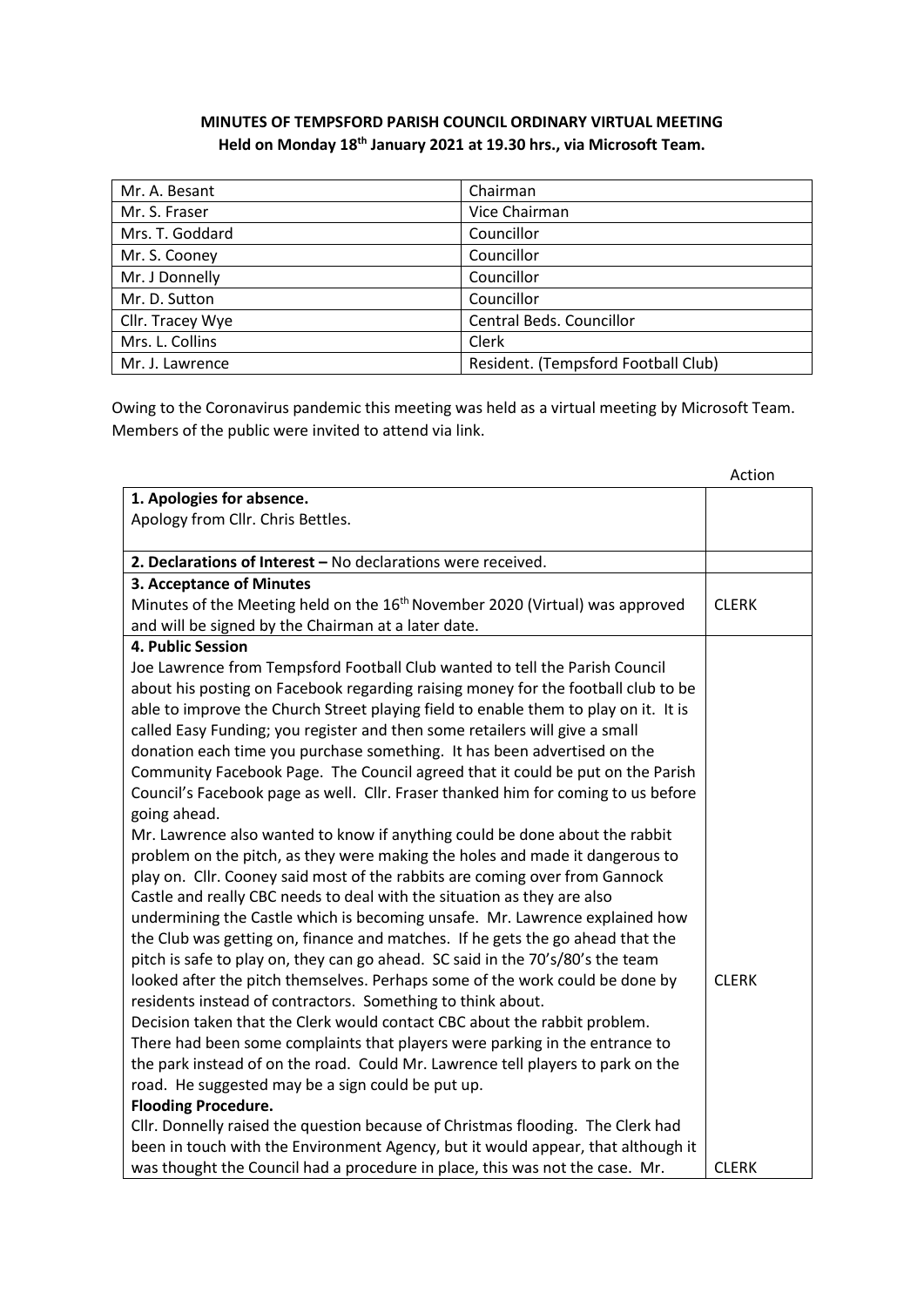| Mark Conway, Emergency Planning Manager, CBC had contacted Cllr. Cooney.                 | Cllr. Fraser |  |
|------------------------------------------------------------------------------------------|--------------|--|
| Suggested a "Flood" WhatsApp group to let everyone know. Cllr. Fraser would              |              |  |
|                                                                                          |              |  |
| set one up for the Council. Not sure about residents because of GDPR. The Clerk          |              |  |
| had contacted Mr. Conway and Alys Bishop to enquire about a "Flood Tool Kit",            |              |  |
| which they said they would work with us to do. Also, a Plan needs to be drawn            |              |  |
| up. Sandbags have been delivered (full) and people down Mill Lane do have                |              |  |
| them to hand. Decision - Start a WhatsApp group and Clerk to keep in contact             |              |  |
| with Mark Conway and Alys Bishop to organize a Flood Tool Kit. Moving forward,           |              |  |
| Council to make a "Flood Plan".                                                          |              |  |
|                                                                                          |              |  |
| 5. Finance - The following invoice was presented for payment: -                          |              |  |
|                                                                                          |              |  |
| Clerk Linda Collins - November Wages only.<br>30.11.20.<br>£222.98.                      |              |  |
| RESOLUTION - All Councillors agreed to payment of invoice.                               |              |  |
|                                                                                          |              |  |
| Paid since last meeting agreed by email and second authorised by Chairman.               |              |  |
| J. Pennington flowers planters - £50.57, Linda Collins, Clerk Oct Wages, £222.78,        |              |  |
| Mark Zwetsloot Trees in Church Yard pollard - £723.00, Stuart Memorial Hall Hire         |              |  |
| - £31.00, James Donnelly re website - £25.20, HMRC Clerk Tax - £0.40p. Lastly            |              |  |
|                                                                                          |              |  |
| BATPC courses for Clerk and Cllr. Sutton £60 (£30 per candidate).                        |              |  |
|                                                                                          |              |  |
| Bank Reconciliation 13th January 2021                                                    |              |  |
| Cash book Balance<br>£20,800.51                                                          |              |  |
| £15,488.07<br>Savings                                                                    |              |  |
| Tempsford 2000<br>£1,167.28                                                              |              |  |
| <b>Total</b><br>£37,455.86                                                               |              |  |
|                                                                                          |              |  |
| Neighbourhood Plan have £4,296.05 ringed fenced in the account which leaves              | <b>CLERK</b> |  |
| the Parish Council £33,159.81                                                            |              |  |
|                                                                                          |              |  |
| <b>Precept</b> - The Clerk had sent in the Precept with a request to keep it the same as |              |  |
|                                                                                          |              |  |
| last year.                                                                               |              |  |
|                                                                                          | <b>CLERK</b> |  |
| <b>CPRE</b> – Request for an extra £100 donation in addition to our annual affiliation   |              |  |
| fee of £36.00. This was emailed to everyone before the meeting so a decision             |              |  |
| could be made. RESOLUTION - All Councillors voted against this request.                  |              |  |
|                                                                                          |              |  |
| 6. CBC                                                                                   |              |  |
| Councillor Wye commented that she had not heard anything further regarding               | <b>CLERK</b> |  |
| the problem of black plastic bags in the ditches down near Old Station Yard, but         |              |  |
|                                                                                          |              |  |
| could the Clerk just find out if any office from CBC did come and attend.                |              |  |
| Regarding the traffic, this would be a case for Highways Officer. There is a new         |              |  |
| "Fix my Street" on CBC website to encourage people to report blocked drains,             |              |  |
| potholes etc.                                                                            |              |  |
| Tree Planting Grant - Cllr. Donnelly had requested this to be included as he             |              |  |
| thought that the Council could apply for the grant for some trees in the Gannock         |              |  |
| Castle area or anywhere else within in the village. Clerk to investigate and apply       |              |  |
|                                                                                          |              |  |
| if possible.                                                                             |              |  |
|                                                                                          |              |  |
| 7. Police                                                                                |              |  |
| No meetings had taken place for Cllr. Goddard to attend. Crime report reported           |              |  |
| 2 incidents in December.                                                                 |              |  |